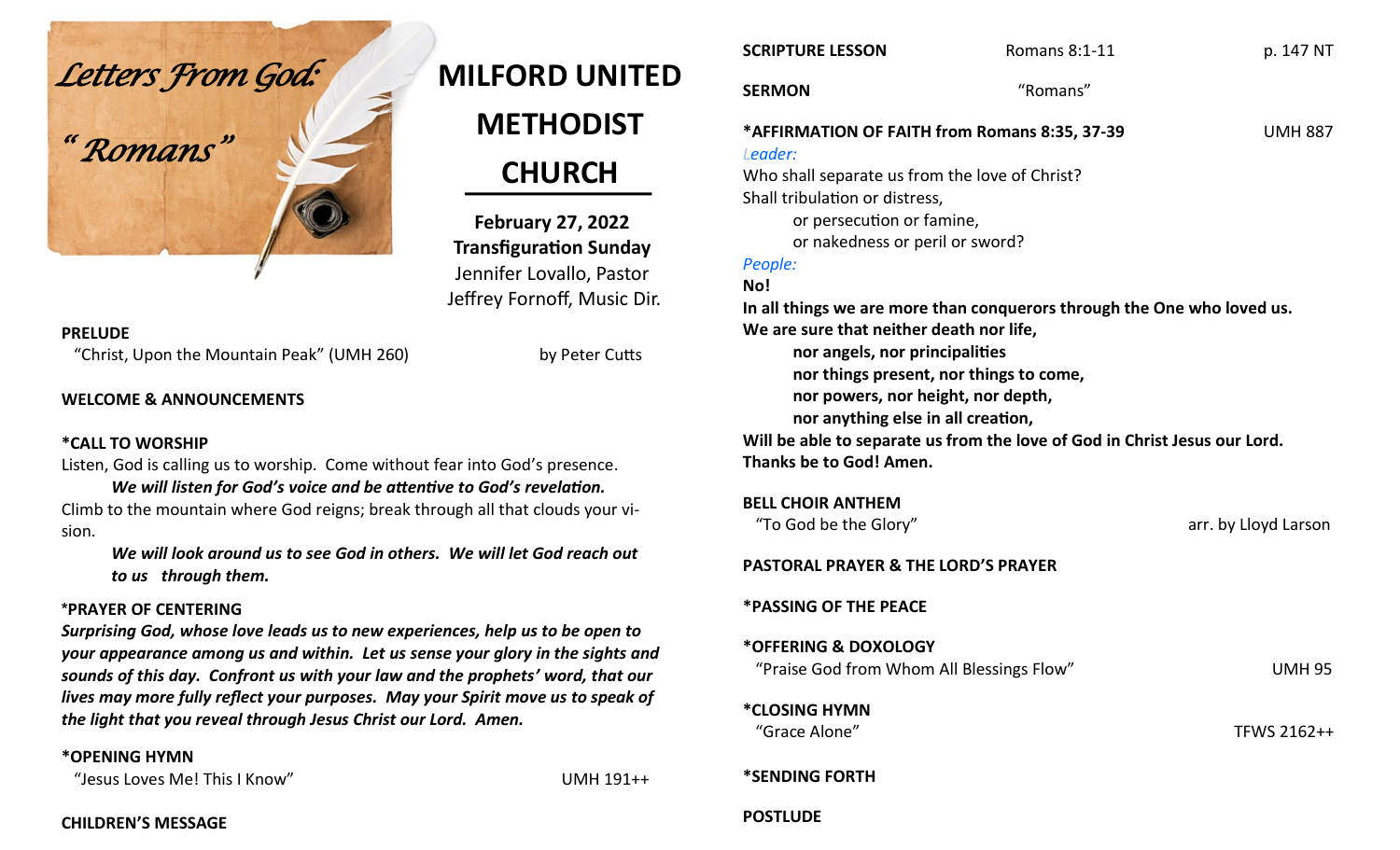

PERSONAL HOLINESS 2162 Grace Alone 1. Ev - ery prom - ise can make, ev - ery prayer and we 2. Ev - ery soul we long to reach, ev - ery heart we dif-ference we of faith, ev  $-$  erv will make step ev - ery-where we share his peace hope to teach,  $on - ly$  by Ev - ery moun-tain his grace.  $1S$ is on-ly by his grace.  $Ev - ery$   $lov - ing$ will climb, ev - ery ray of hope we shine, we - ery tear we wipe word we say, ev  $a - way$ , ev - ery bless - ing left be-hind is on-ly by his ev - ery sor - row turned to praise Refrain which God sup-plies, strength ungrace. Grace a-lone known he will pro-vide. Christ in us our Cor-ner stone; we will go forth in grace a - lone. **GRACE ALONE** WORDS: Scott Wesley Brown and Jeff Nelson (Eph. 2:8-10) Irregular with Refrain MUSIC: Scott Wesley Brown and Jeff Nelson @ 1998 Maranatha! Music, admin. by The Copyright Co.